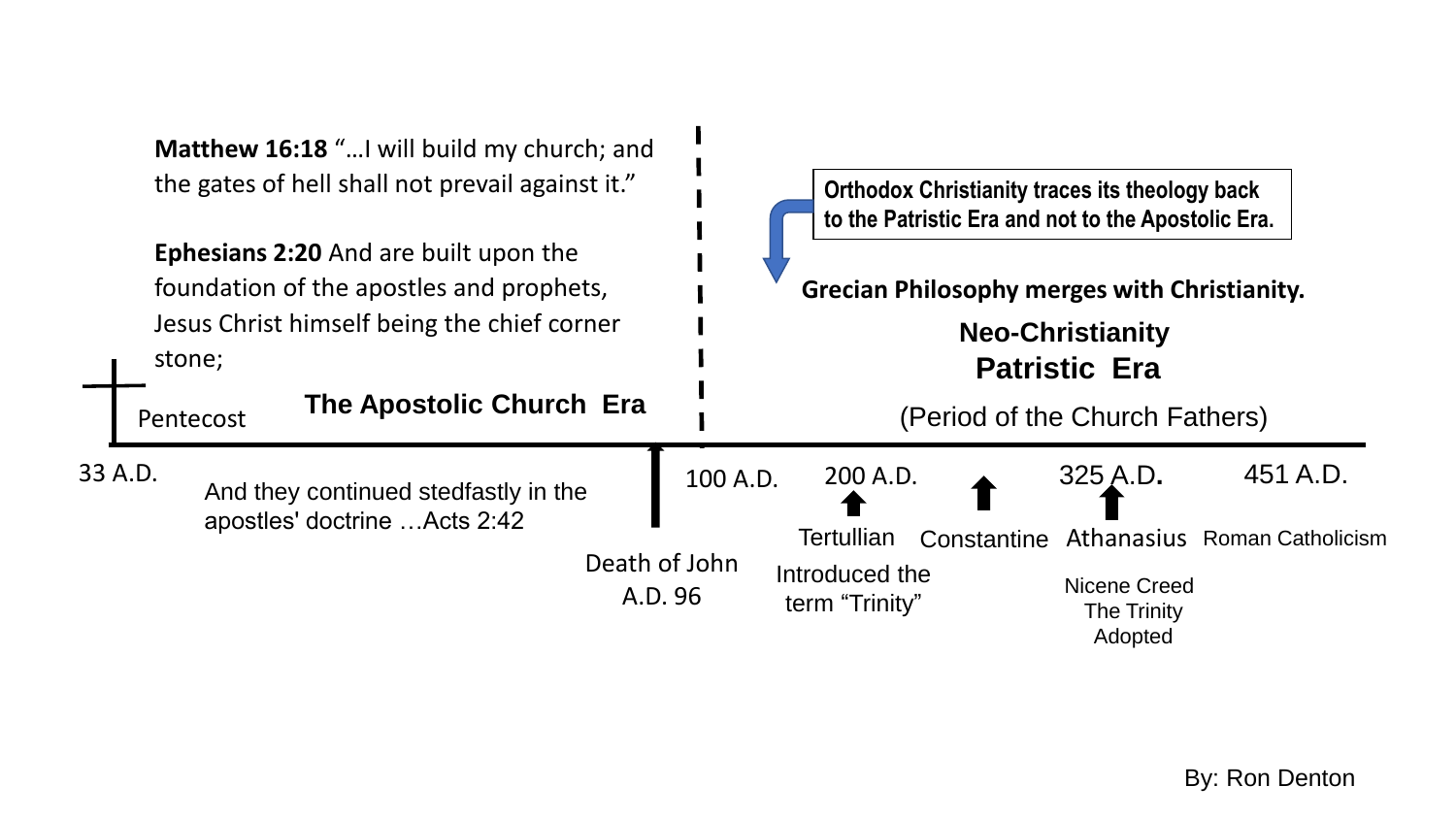Marshall Davis is a trinitarian and an evangelical, though no longer the conservative evangelical that he used to be. He served as a Baptist pastor for 40 years, and has a doctorate from Southern Baptist Theological Seminary.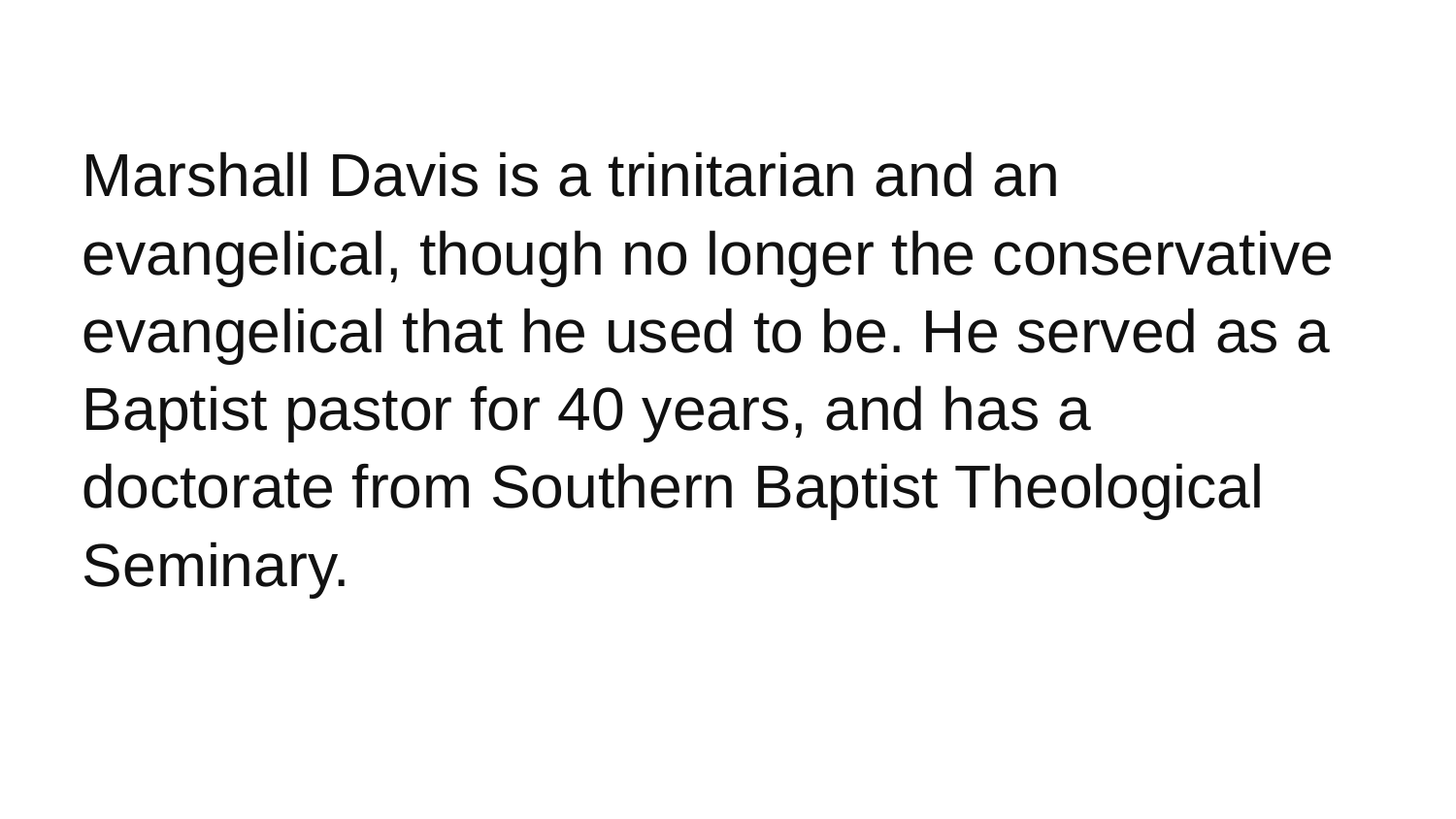#### **Explains the trinitarian dilemma:**

Yet there could only be one God according to the Hebrew Scriptures. "Hear O Israel, the Lord your God, the Lord is one." [\(Deuteronomy](https://biblia.com/bible/esv/Deut 6.4) 6:4)

So they were forced into the untenable position of saying that God was both three and one, even though that statement was logically self-contradictory. The Father, Christ and the Spirit were all God, and they were also one God.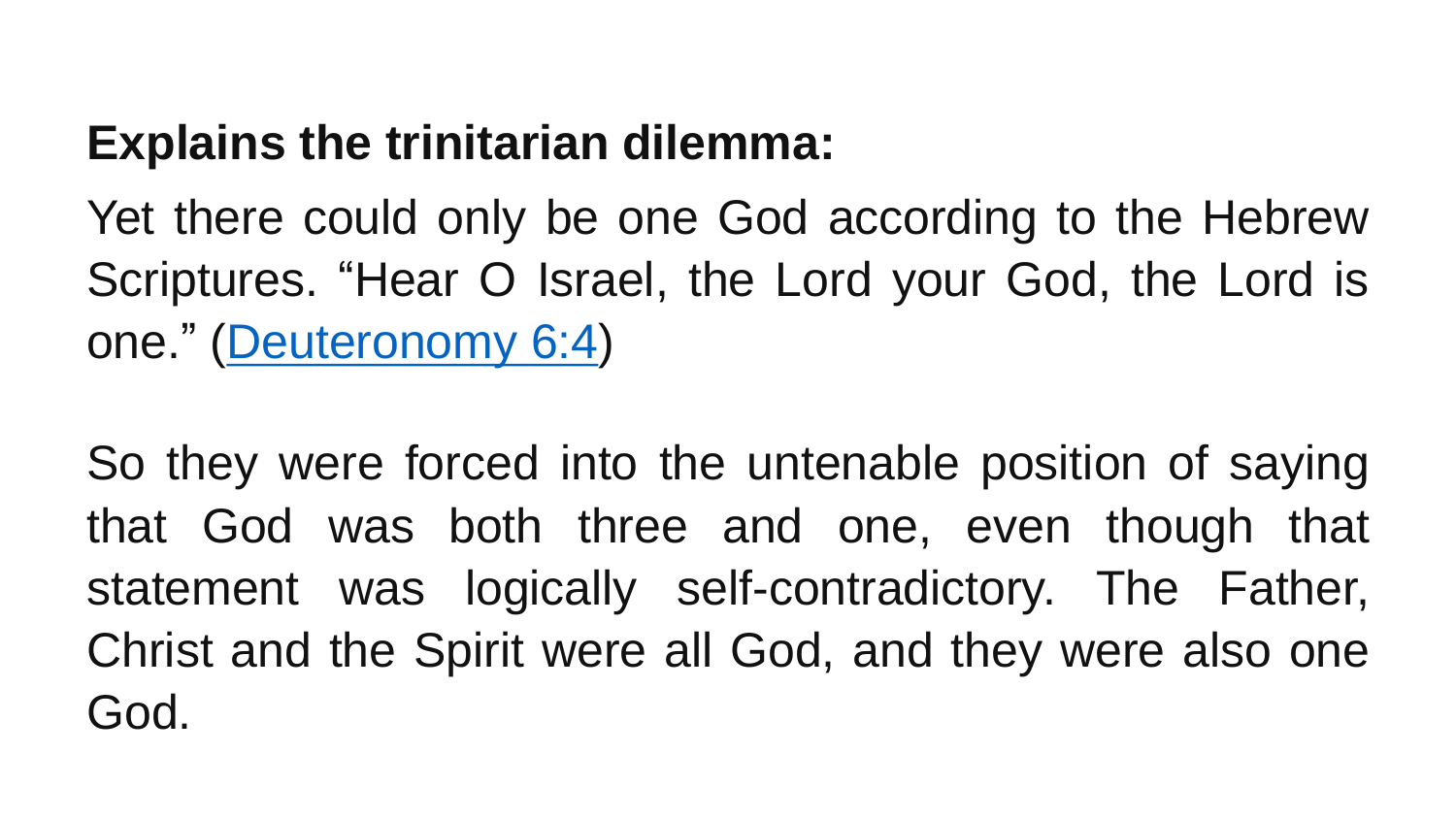### Christians had painted themselves into a theological corner.

After repeated attempts by theologians to resolve the problem (all declared heresy), they simply gave up and declared that the Trinity was true, even though it didn't make sense.

It is a mystery! A paradox!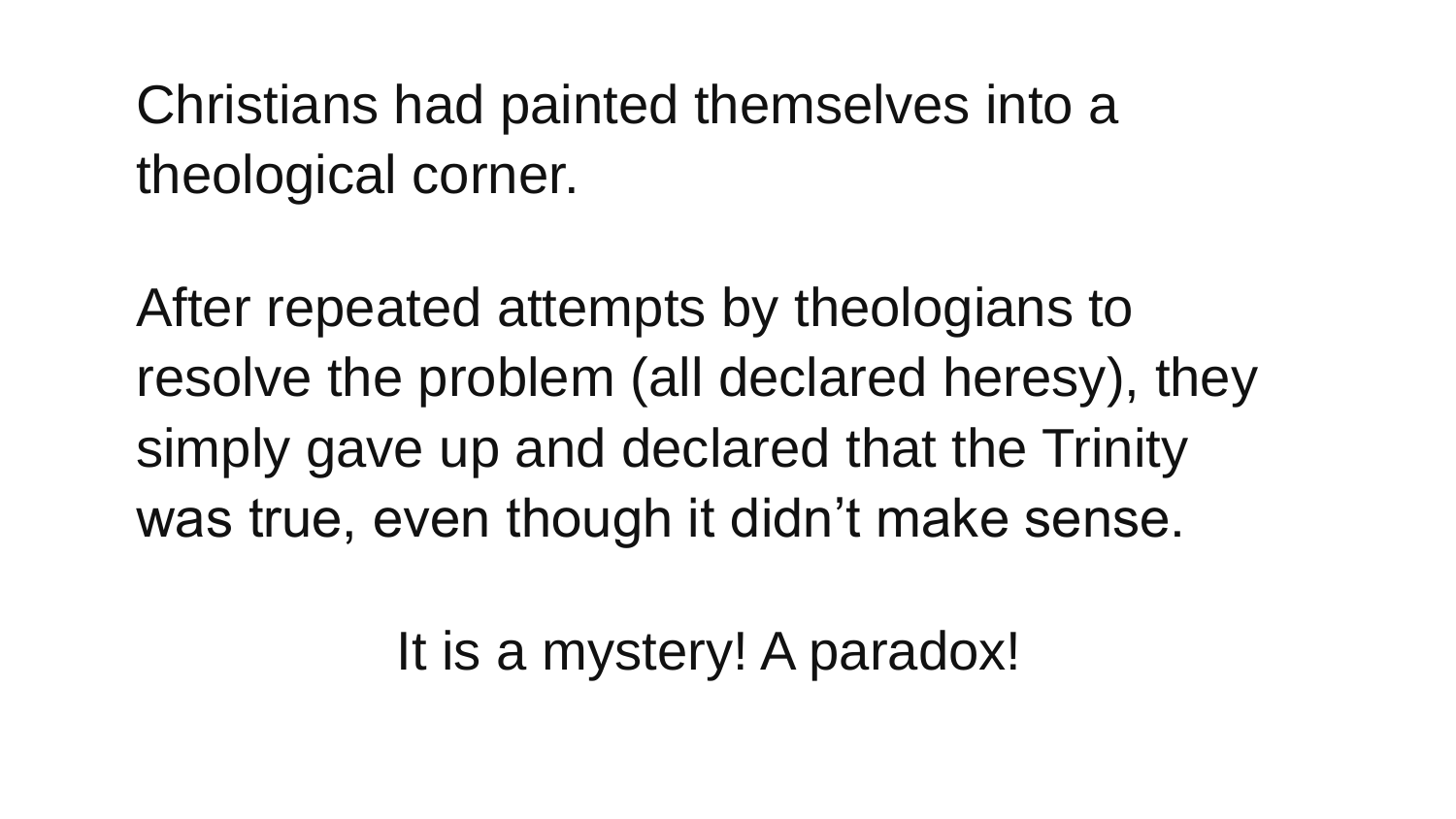Actually it was just a problem they could not solve.

Instead of abandoning the doctrine as untenable, they declared it to be true by fiat.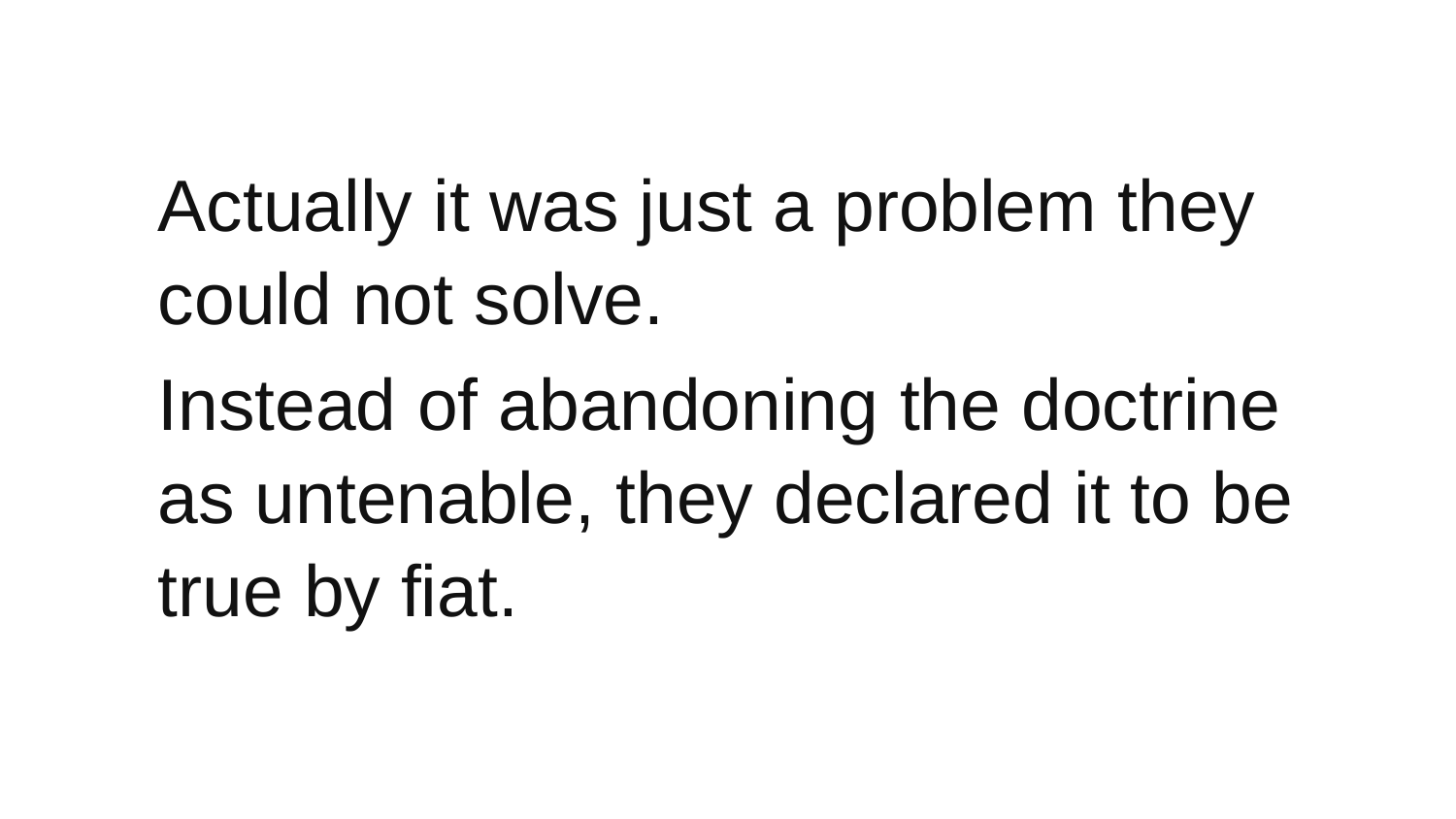## **The Tetragramaton**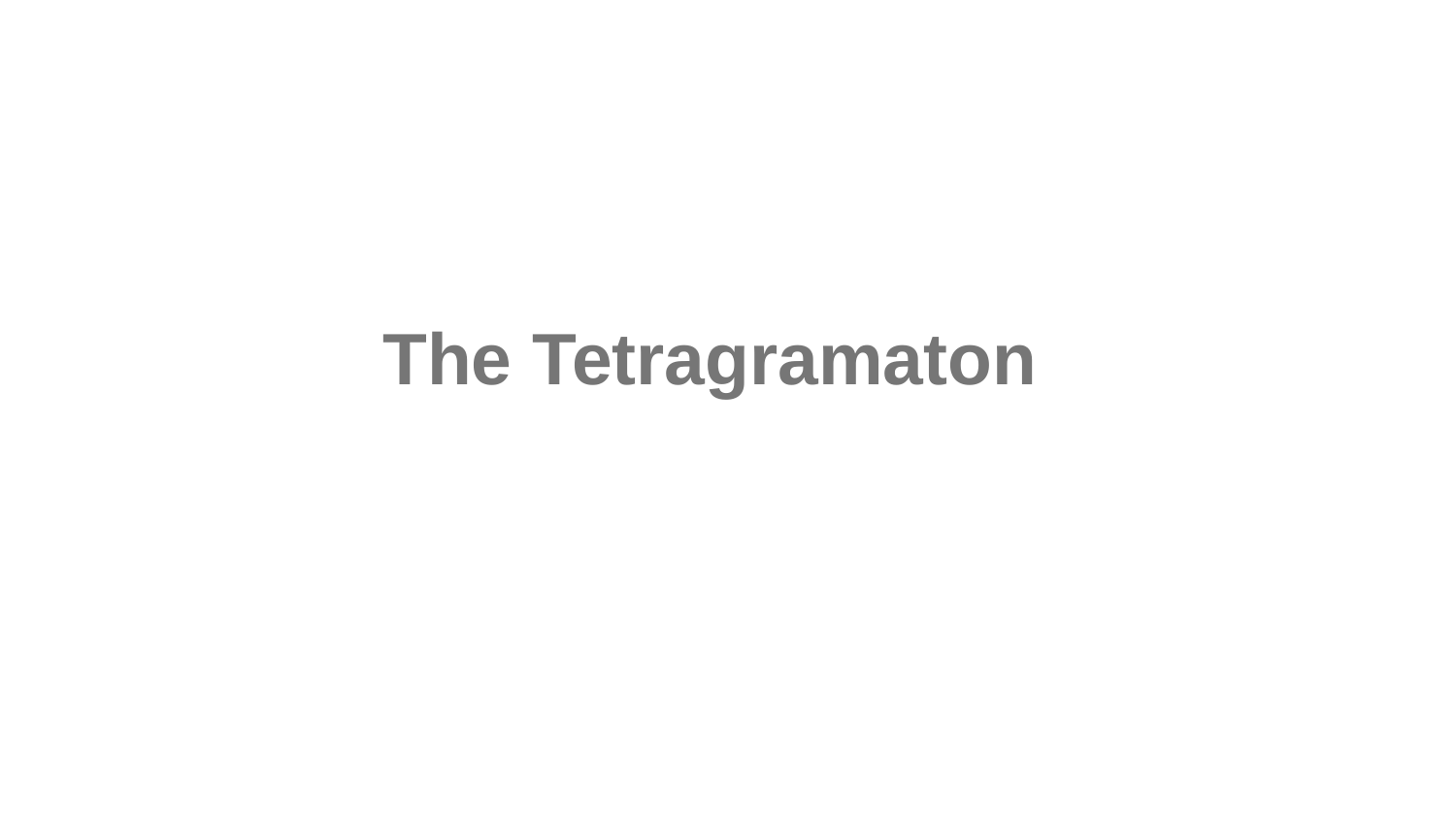**The Tetragrammaton,** is the word used to refer to the four-letter word,for God used in the Hebrew Bible.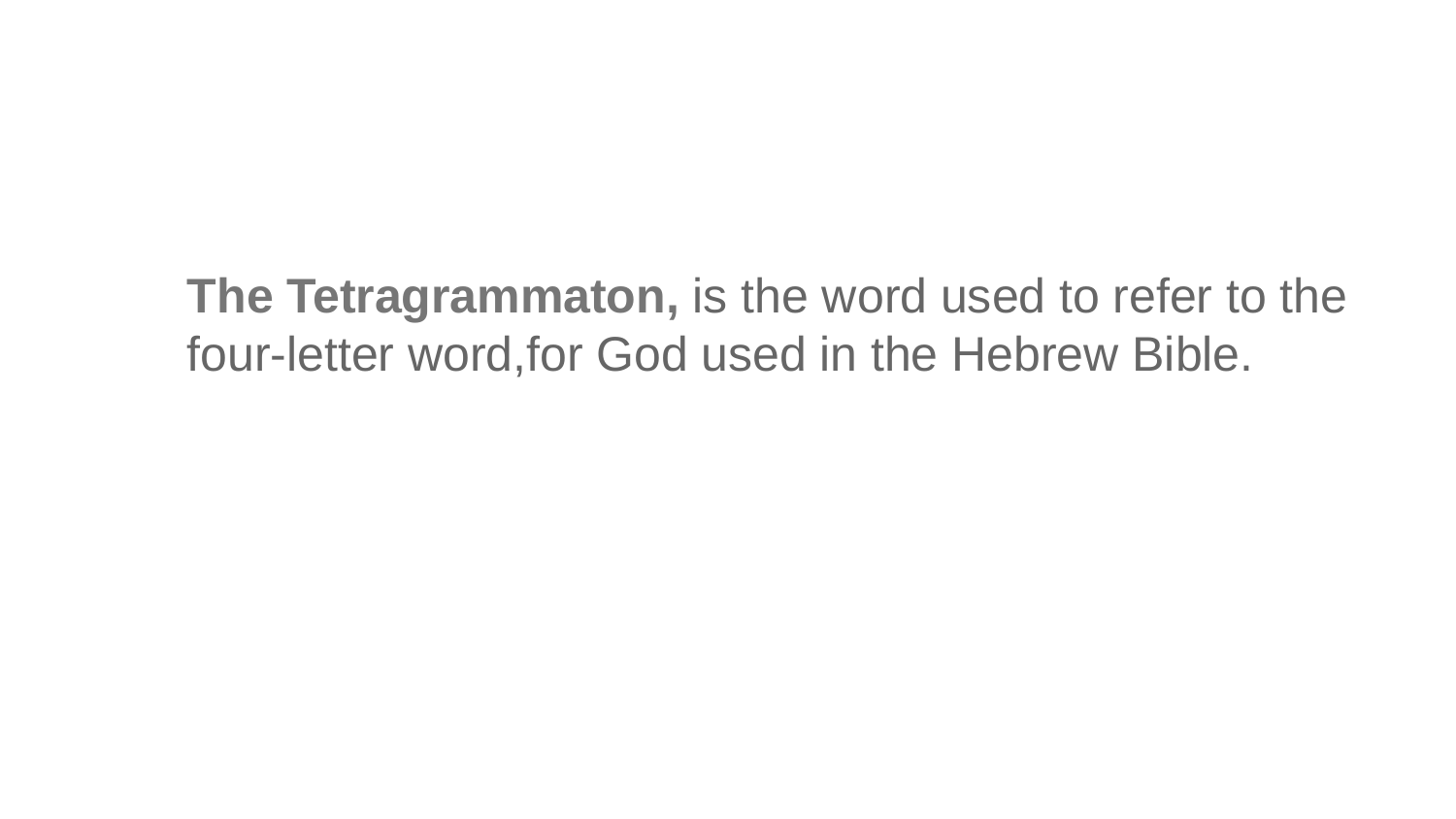**The Tetragrammaton** is the combination of four Hebrew letters to form the ancient Hebrew name of God, YHWH.

•

This name, the Yahweh meaning, demonstrates God's self-existence and self-sufficiency and is linked to how God described himself to Moses.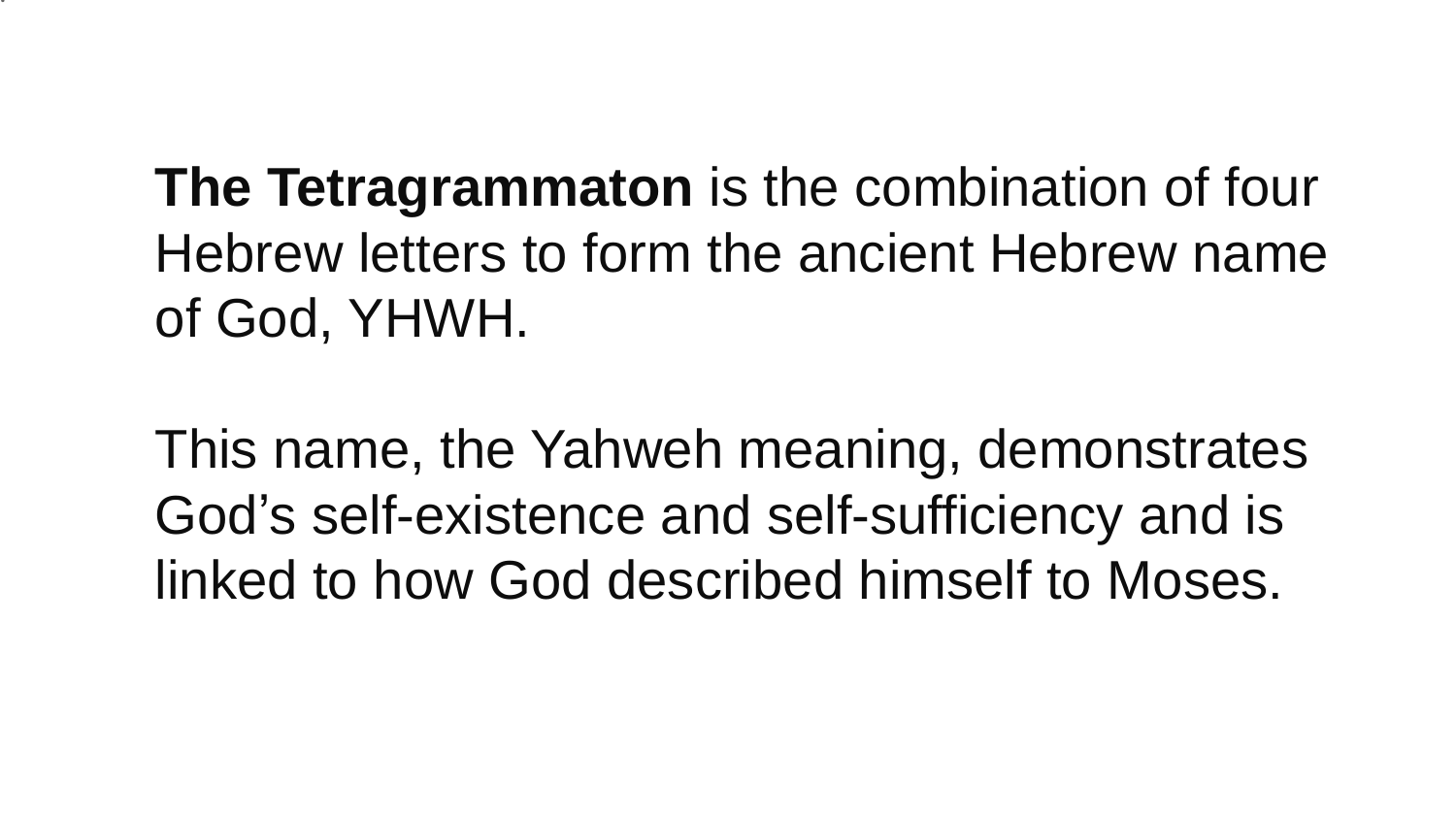#### **YHWH JHVH JeHoVaH JESUS YAHWEH**

*John 5:43 ...'I am come in my Father's name, and ye receive me not: if another shall come in his own name, him ye will receive.'*

*John 10:25 ...'Jesus answered them, I told you, and ye believed not: the works that I do in my Father's name, they bear witness of me.'*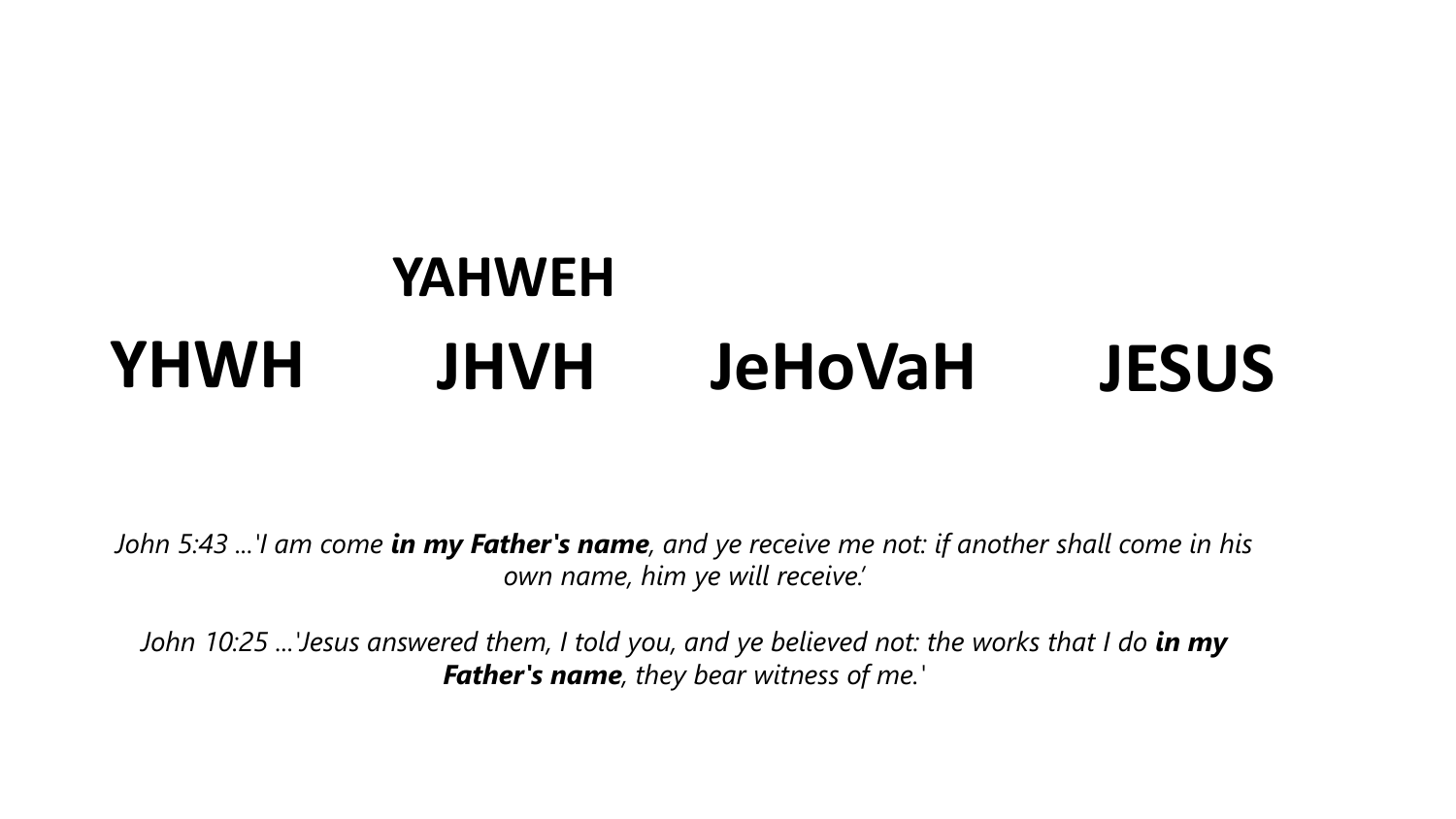#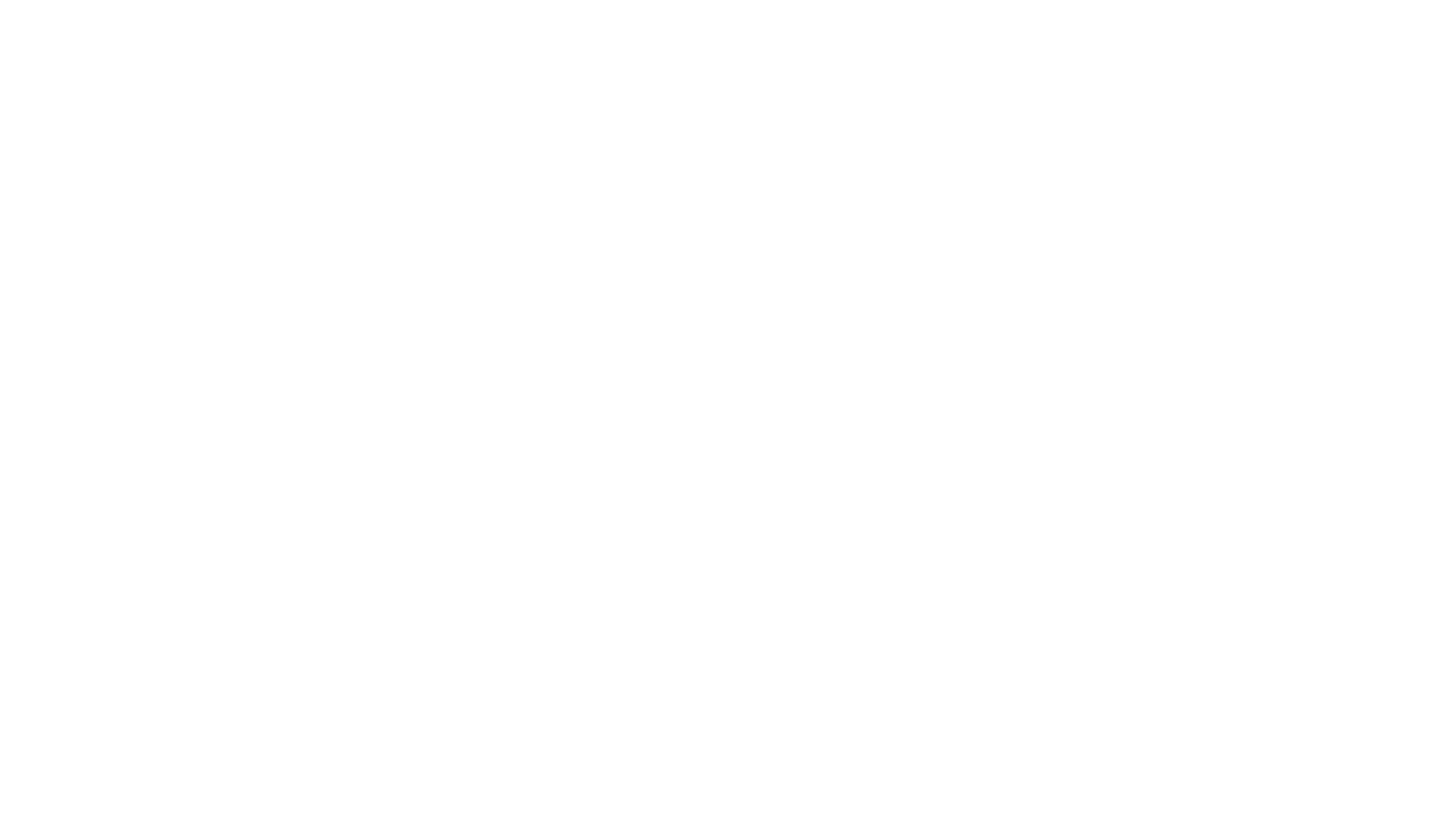**Genesis 1:26**  And God said, **Let us** make man in our image, after our likeness: